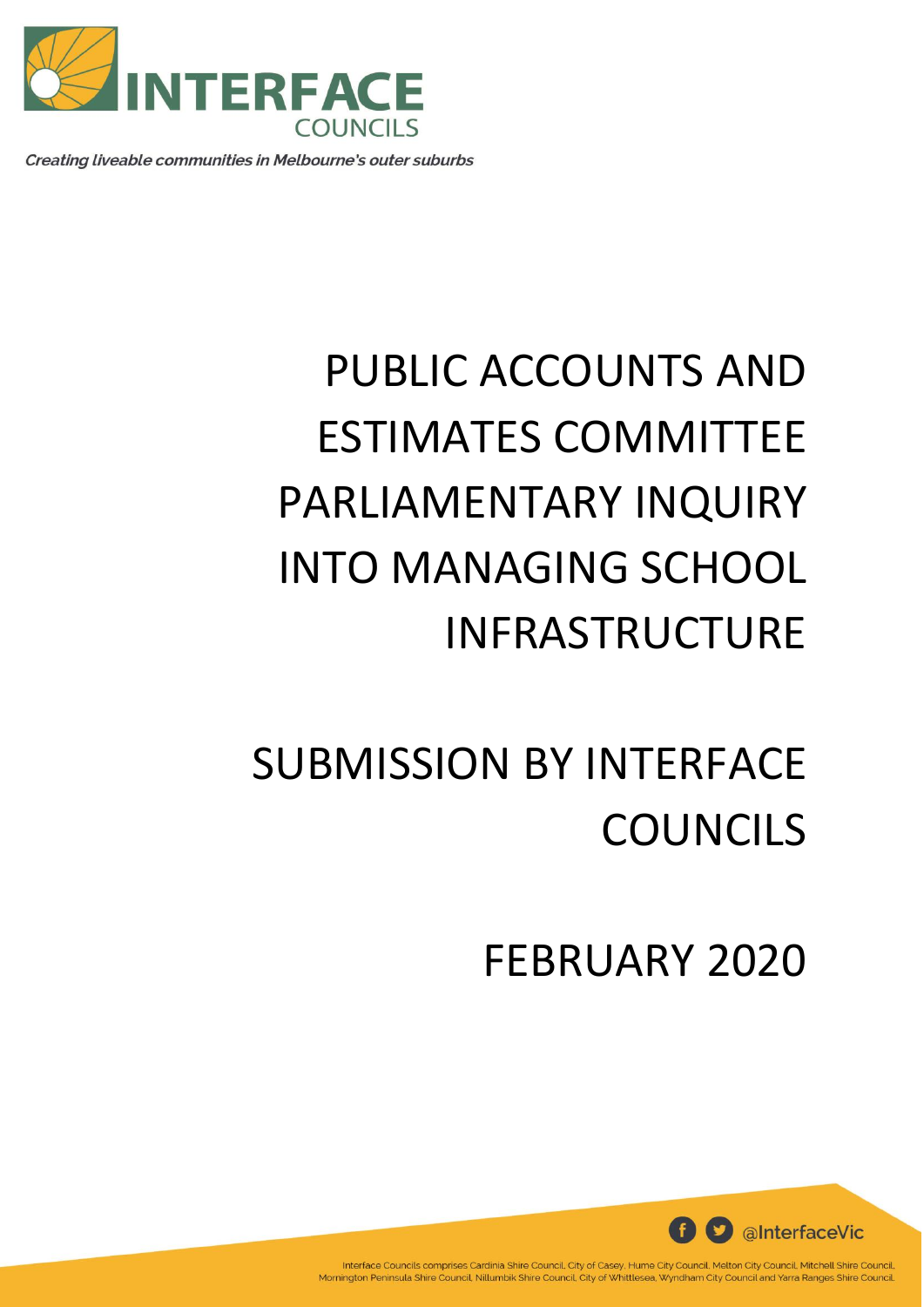## Table of Contents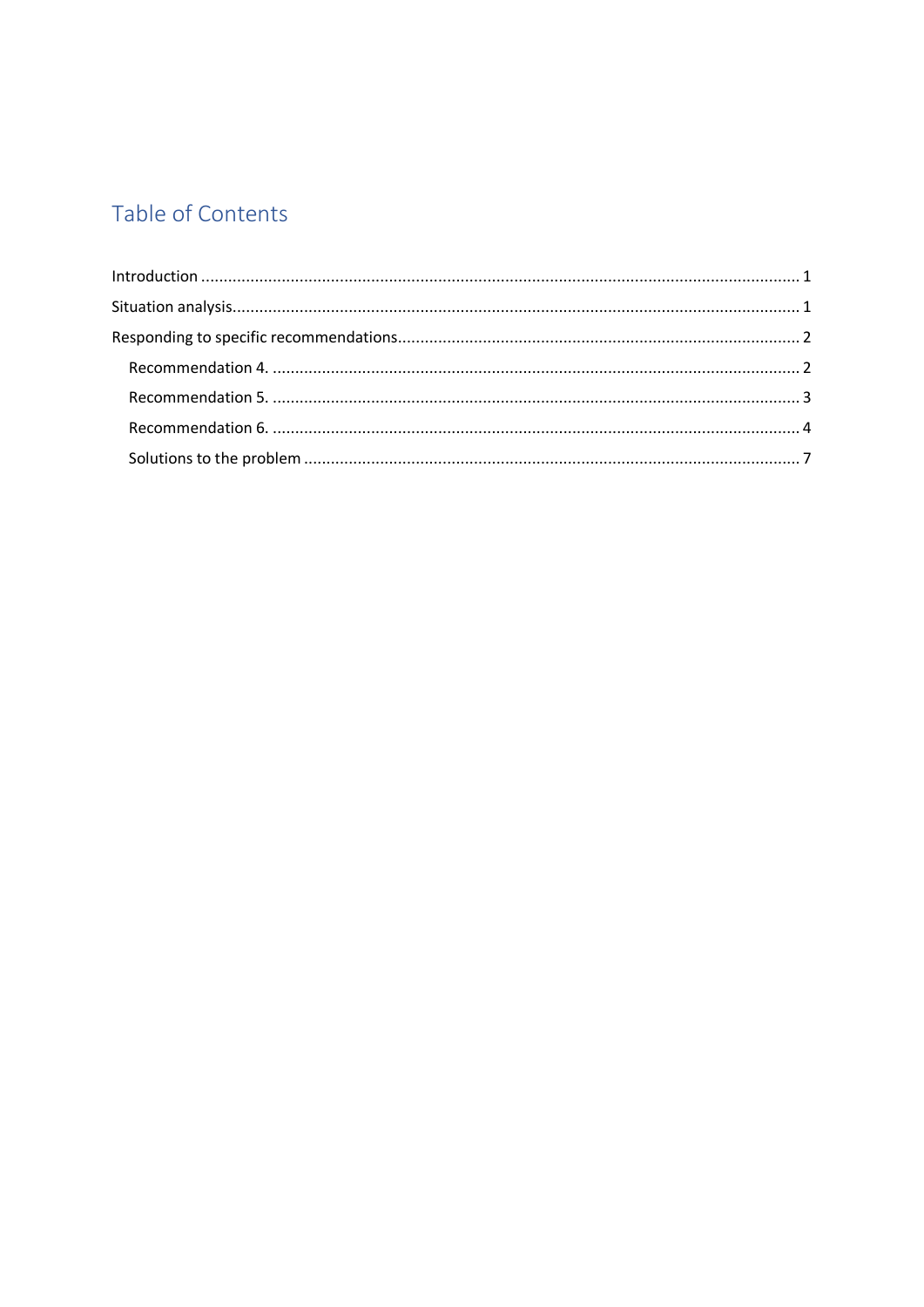## <span id="page-2-0"></span>Introduction

The Interface Councils group was invited to comment on the following aspects of the 2017 Victorian Auditor-General's Report No. 253: Managing School Infrastructure by The Public Accounts and Estimates Committee:

- The status of the recommendations made by the Auditor-General regarding the management of school infrastructure.
- Effective asset management arrangements for school assets, including maintenance planning.
- Adherence to the Asset Management Accountability Framework.
- Governance arrangements for asset management, including roles and responsibilities.
- Accountability mechanisms for managing school assets.
- Any of the issues highlighted in the Auditor-General's report.
- Any significant developments since the tabling of the Auditor-General's report in September 2016.

### <span id="page-2-1"></span>Situation analysis

Home to more than 1.6 million residents in 2016, Interface Councils is a coalition of ten municipalities that forms an urban ring around metropolitan Melbourne. Comprising Cardinia Shire Council, City of Casey, Hume City Council, Melton City Council, Mitchell Shire Council, Mornington Peninsula Shire Council, Nillumbik Shire Council, City of Whittlesea, Wyndham City Council and Yarra Ranges Shire Council, the Interface Councils are vibrant, welcoming and diverse communities. $^{1}$ 

The Interface Councils Region (ICR) includes seven growth area Councils.<sup>2</sup> The region accommodates 40% of state population and 47% of Melbourne's population. It manages 90% of Green Wedges, including some of Melbourne's most important assets. The grouping represents one of the fastest growing regions in Australia, with anticipated population by 2041 to exceed 3 million.<sup>3</sup> It will accommodate 53% of Melbourne's population growth over the 2016-2031 period. In this same period, there will be an increase in school-aged persons to 20.8% by 2031,<sup>4</sup> which points to the need for more investment in secondary schools as well as kindergartens.

Unprecedented growth and changing demographics within the ICR have put increased pressure on local services and infrastructure that have historically been underfunded in these municipalities.<sup>5</sup> Yet the region is still not receiving State Budget funding allocations in proportion with population growth rates. This poses considerable challenges for Councils to build and maintain healthy, sustainable and inclusive communities.

The Interface Councils Region:

- o Has poor education outcomes compared with the rest of the state
- o Would benefit from schools coming online sooner to meet current demand and future projections
- o Has an alarming shortage of secondary schools to meet demand that requires consistent investment
	- o For example, Cranbourne East Primary School opened with 454 students nine years ago and now has a cohort of more than 1200.
- o Needs better public transport and utilisation of existing road assets to improve access to educational institutions and contribute to more positive outcomes for young people.

1

<sup>1</sup> *Interface Councils Liveability Snapshot,* 2017[, https://bit.ly/2S2iSAI](https://bit.ly/2S2iSAI)

<sup>&</sup>lt;sup>2</sup> City of Casey, Cardinia Shire Council, Hume City Council, Melton City Council, Mitchell Shire Council, City of Whittlesea & Wyndham City Council

<sup>3</sup> Id.forecast 2019

<sup>4</sup> *One Melbourne or Two?,* p17, 2018[, https://bit.ly/2SCXHEv](https://bit.ly/2SCXHEv)

<sup>5</sup> *Interface Councils Liveability Snapshot,* 2017[, https://bit.ly/2S2iSAI](https://bit.ly/2S2iSAI)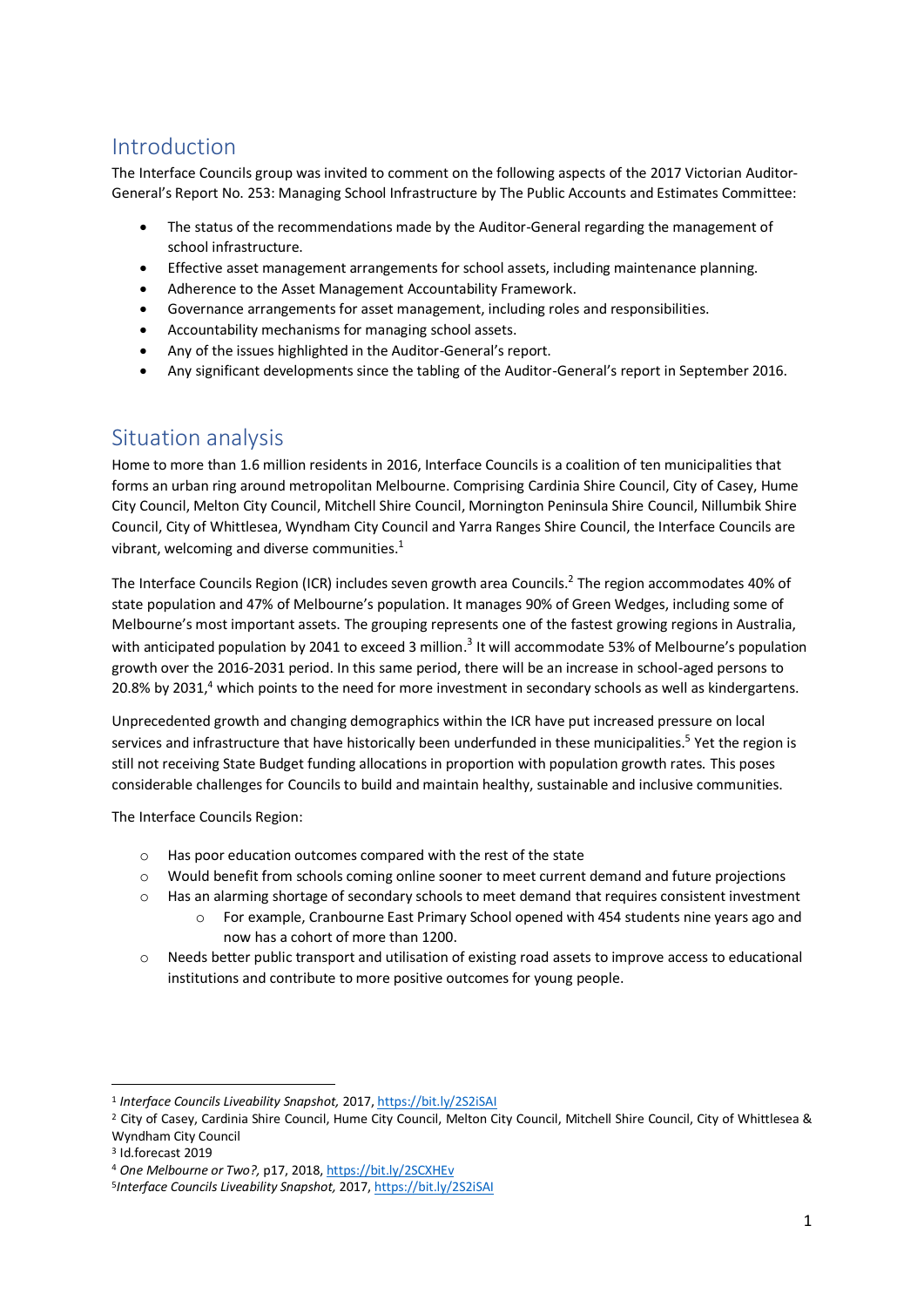## <span id="page-3-0"></span>Responding to specific recommendations

#### <span id="page-3-1"></span>Recommendation 4.

*"We recommend that the Department of Education and Training test the accuracy of its provision planning forecasting over short-, medium- and long-term projections to understand its reliability over time."*

The ten Interface Councils appreciate being part of annual school-building pipeline meetings run by the Department of Education and Training (DET) since 2012. There has been an observable uplift in the number of schools delivered in growth areas since that time.

However, there is still a critical undersupply of schools compared to residents living in the ICR. In addition to this, the timing of secondary school builds in emerging areas is a substantial concern for the group. In Mitchell Shire, it is a common experience that a secondary school is delivered once there are three primary schools built, which does not accurately reflect demand.

For the region in general, primary and secondary school requirements in the years up to 2031 are shown in the table below.<sup>6</sup>

|                                                    | <b>Primary School</b><br><b>Places</b> | <b>Secondary School</b><br><b>Places</b> |
|----------------------------------------------------|----------------------------------------|------------------------------------------|
| 2016                                               | 166,100 places                         | 125,230 places                           |
| 2031                                               | 251,210 places                         | 189,800 places                           |
| <b>Additional Places Required</b><br>2011 to 2026  | $+85,110$ places                       | $+64,570$ places                         |
| <b>Additional Schools Required</b><br>2016 to 2031 | +340 schools                           | +120 schools                             |

#### **Estimated Primary and Secondary School Places Required, Interface Councils,** 2016-2031

Forecast id (various); Essential Economics Sources: Note: Figures rounded

In addition, Wyndham Council has developed a forecast of schools needs in the City, which identifies a shortfall of 12 schools until 2041 that are not planned for but needed.<sup>7</sup>

In Casey Council there are a number of schools operating far beyond their effective enrolments for extended periods of time. There are multiple instances of state primary schools in Casey operating with more than 900 students on sites designed to cater for 500. A similar situation applies for state secondary schools.

This is the case across the region, the impacts of which include:

- o Portable buildings occupying outdoor play space to the detriment of children's health and wellbeing
- o Requests from schools to locate portables on adjoining Council land/open space
- o Unmanageable traffic congestion and parking issues in the street network surrounding schools
- o Students travelling significant distances to schools outside their walkable catchment area

The current situation is the result of a combination of the following factors:

- o Inadequate benchmarks for new schools
- o Incorrect forecasting of student growth<sup>8</sup>

**.** 

<sup>6</sup> *One Melbourne or Two?,* p51, 2018[, https://bit.ly/2SCXHEv](https://bit.ly/2SCXHEv)

<sup>7</sup> Sourced from Wyndham City Council Submission. Refer to Wyndham's independent submission for further information. 8 Social Planning Teams from Interface Councils have valuable live local knowledge and data such as birth and migration rates, kindergarten utilisation and capacity, and development pace that could support more accurate forecasting. Despite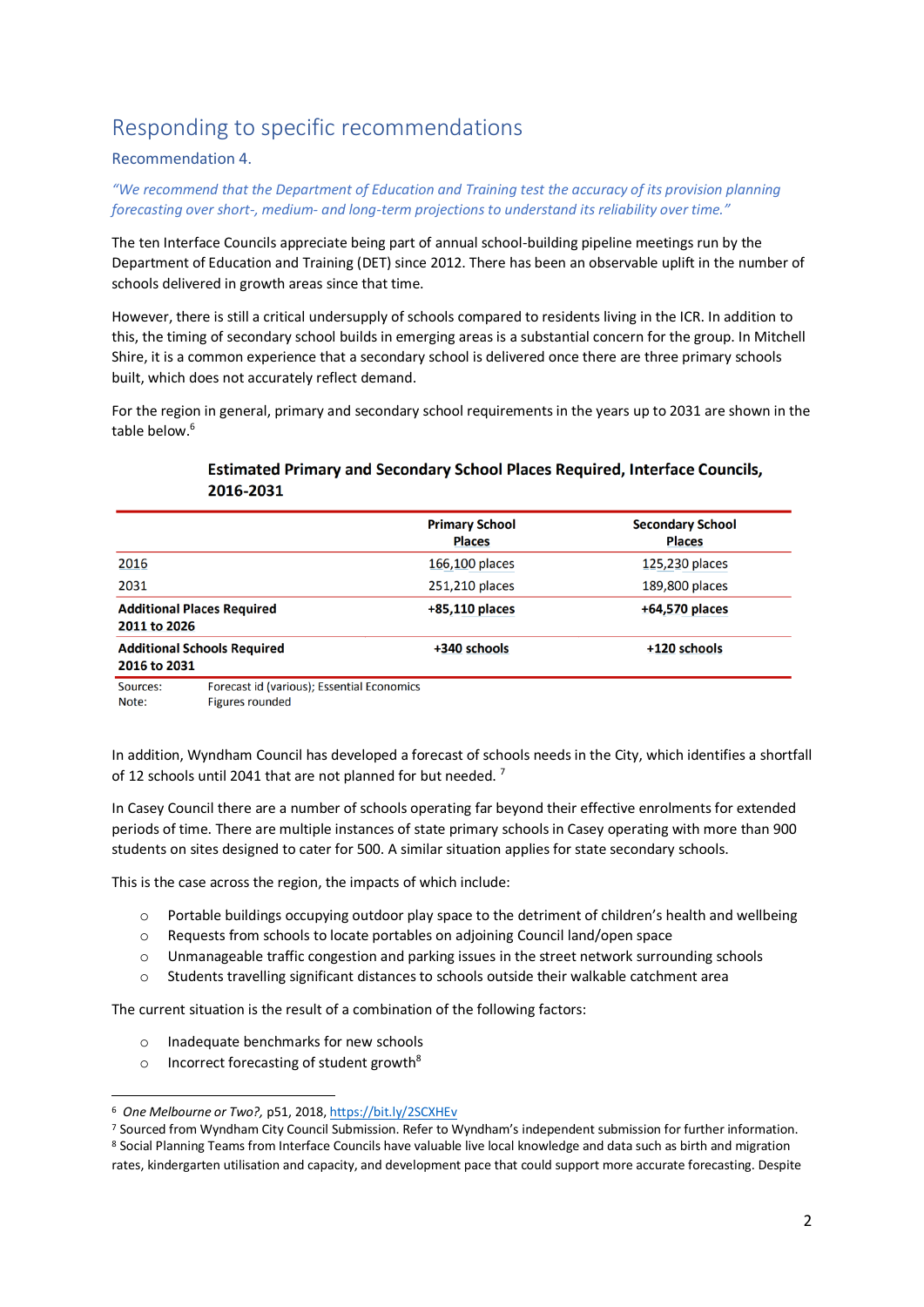- o Inaccurate and insufficient frequency of modelling<sup>9</sup>
- o Inadequate State Budget funding for new school provision

#### <span id="page-4-0"></span>Recommendation 5.

*"We recommend that the Department of Education and Training establish guidelines to inform its decisions for managing changing enrolments in established areas – considering school locations, purchasing of land ahead of when it is required, access issues for students and size of school land."*

#### **New sites required**

The Interface Councils Region will accommodate 53% of Melbourne's population growth between 2016-2031. As population numbers of established and establishing suburbs continue to grow, new school sites are needed in rapid succession. There is an opportunity for DET to conduct feasibility studies to identify these new school sites. Increased consultation opportunities would provide necessary forums for Councils to communicate such requests to DET.

#### **Incomplete schools**

The staged delivery of schools in newly established suburbs adjacent to growth areas could be improved, as the first stage only provides a partial solution in areas of high demand. The second stage of these schools should be completed as a matter of urgency to meet the shortfall in years 7-9 places in those areas. At present, parents are having to find interim schools or are forces to travel long distances for schooling due to these shortfalls, or else add to existing overcrowding. For example, Doherty's Creek P-9 in Truganina and Saltwater P-9 in Point Cook in Wyndham City Council were both opened in 2019 as P-6 schools following the completion of the first stage of infrastructure delivery. <sup>10</sup>

#### **Early land acquisition**

**.** 

The speed of growth in and geographical reach of the Interface Councils Region necessitates that land be purchased earlier than is current practice, especially in order to ensure that land for future sites will be available when needed. Further, this needs to be embedded into a coordinated approach to make sure other necessary infrastructure is delivered in a timely manner i.e. the delivery of roads and early years facilities.

Some Councils have recently entered into MoU's with developers with the objective of earlier delivery of infrastructure. The department could consider how to work more collaboratively with partnerships in the planning sphere.

Local Councils are ideally positioned, willing to advise and collaborate with DET to determine future sites as internal departments have data available on site readiness, developer intentions and adjacent infrastructure.

In addition, Interface Councils recommends a depoliticisation of triggers for new schools. The cyclical nature of State Budgets and associated planning means that a lack of early land acquisition for schools is severely affecting positive outcomes for young people and the liveability standard of the region as a whole. Residents of the ICR experience higher rates of youth mental health issues and disengagement with the education system than their inner Melbourne or regional counterparts.

several requests to improve collaborative planning processes through data sharing, the department has not been willing to do this due to confidentiality concerns.

<sup>9</sup> For further information on proposed modelling improvements, refer to Wyndham City Council Submission.

<sup>10</sup> Sourced from Wyndham City Council Submission. Refer to Wyndham's independent submission for further information.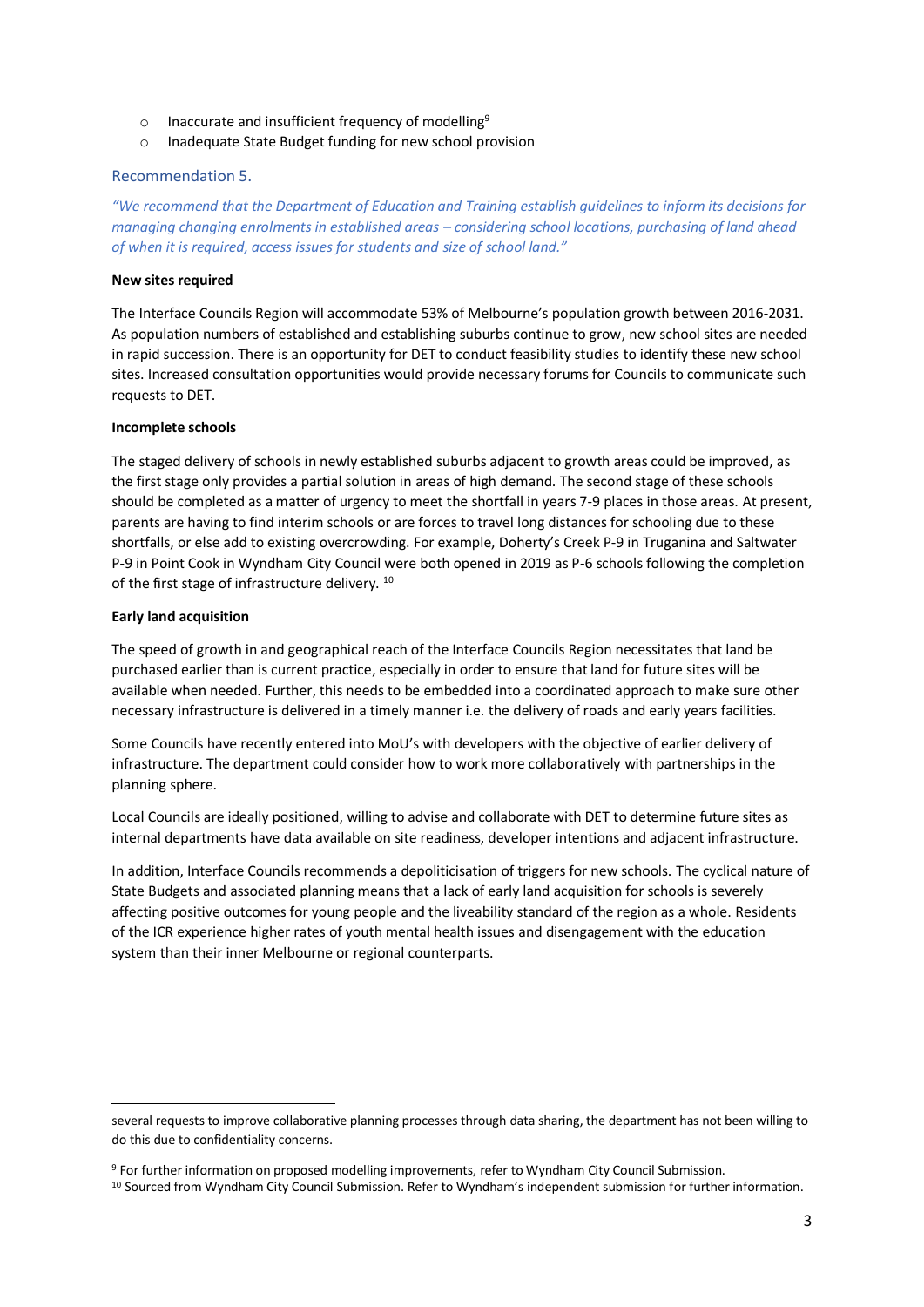#### <span id="page-5-0"></span>Recommendation 6.

*"We recommend that the Department of Education and Training work with local Councils and other partners, particularly in growth areas, to strategically plan and design multi-use, shared and co-located facilities before new schools are funded through state budgets."*

Interface Councils is encouraged by the additional consultation occurring with DET and the Victorian School Building Authority (VSBA) on future school sites in the last few years. In some cases, this process has allowed opportunities for shared facilities and integration with adjoining sites to be identified in advance of funding announcements.

However, while collocation is supported in principle, the current planning and delivery process and timelines for new government schools locks Local Councils out of an effective partnership role.<sup>11</sup>

#### **Integrated facilities**

Interface Councils supports the State Government's vision of schools as integrated hubs for community learning, recreation and arts, early childhood education and care. Yet there is an opportunity to invest more seriously in the concept of schools as community hubs by improving the strategic planning and designing process to better support education facilities to reduce barriers to accessing some of these services. Moreover, better utilisation of community infrastructure and assets would benefit Local Councils as well as State Government.

Interface Councils has facilitated two School Planning Process Workshops in the past 16 months with participants including DET, the VSBA, the Office of Suburban Development and the Victorian Planning Authority (VPA).

At these workshops, particular issues preventing greater integration and collocation of facilities in the context of the current school planning process were identified. The problems recognised by participants at the first workshop in November 2018 were grouped as follows:

#### **1. Timing and sequencing**

Participants identified the following key challenges in regard to timing and sequencing of events in the school planning and delivery process:

- Inability for DET to participate in early planning of a school during the Precinct Structure Plan (PSP) and development application stages.
- Land acquisition occurs later in the delivery stage of the PSP. At this stage, young people who are living in the new development are forced to attend schools that are outside their local precinct.
- That there is no clear model of delivery (it was suggested that templates are required).
- Timing of involvement for different agencies. For instance, DET and VicRoads are not mandatory referral agencies during the development application approval process.
- Out of sequence development where the early years services are needed before the school site is acquired, forcing them to be built on sites that are not part of the school.
- GAICWIK transfer of land amendment to be transferred earlier.

#### **2. Planning**

Participants identified the following key challenges regarding the school planning process:

 The need for greater cooperation between departments, Local Government, other agencies and the VPA during the development and approval of the PSP and during the land acquisition process. Currently, some key organisations are not mandatory referral agencies for the development application process.

**.**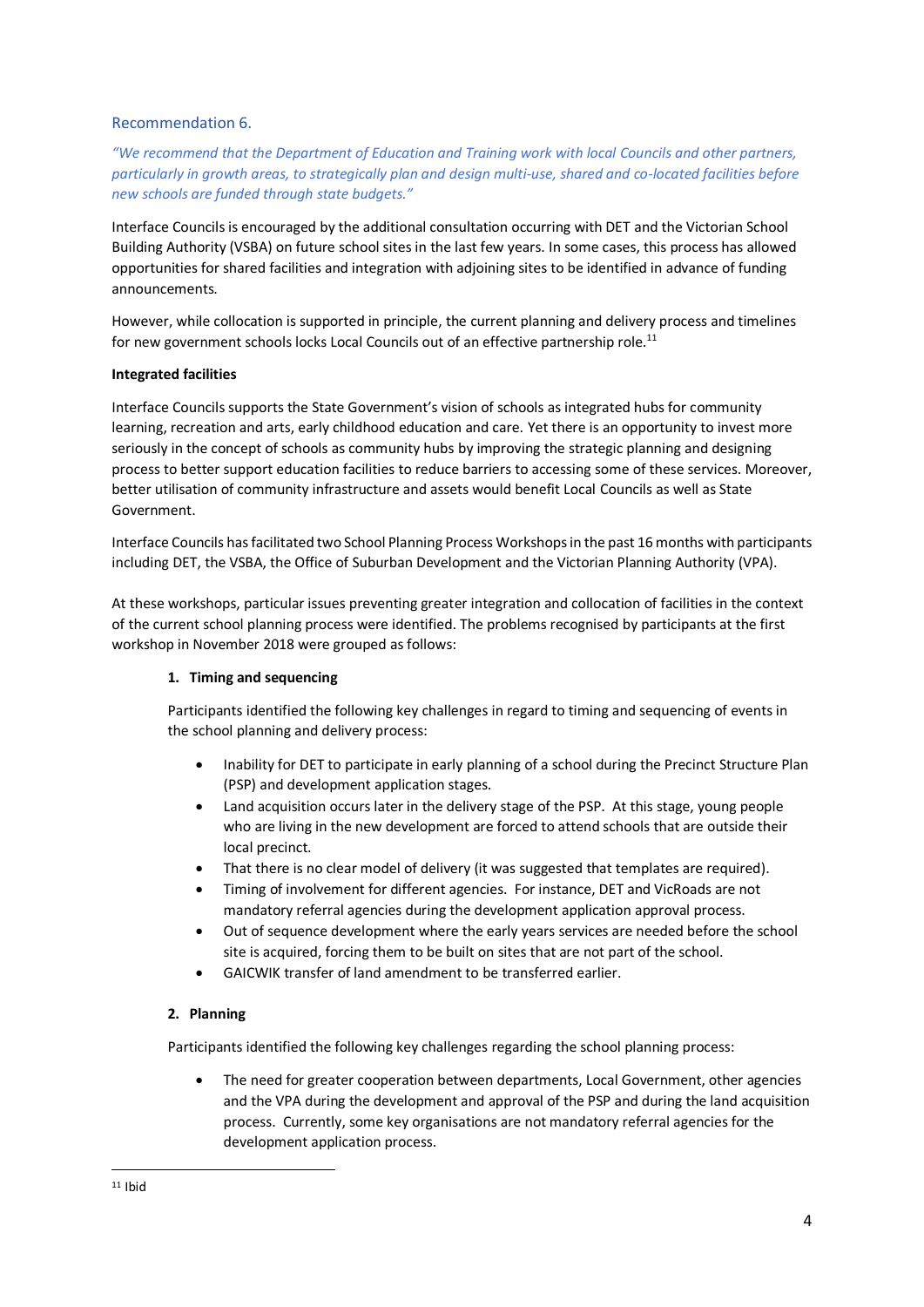- The size of the land parcel in the PSP can be too small for an adequate collocated and integrated facility as the actual population numbers are greater than the forecasted population numbers due to higher-than-expected population growth.
- Master planning for a school site is not conducted until the land has been acquired or funding has been allocated. This creates tension as the desire to construct the new facility as quickly as possible conflicts with the time required to actually create an integrated facility, including establishing an operational model
- Ensuring alignment between the type of school nominated at a PSP and Council service planning. For example, high schools and infrastructure for services targetting youth and school leavers.
- The issue of having to approve a design for a facility that is years away from starting.

#### **3. Community expectations**

For all parties involved, it is important that unrealistic expectations are not created for the local community regarding the timeframes for the delivery of new schools.

#### **Three-Year-Old Kindergarten rollout**

- DET's Three-Year-Old Kinder Collocation Commitment will have major ramifications for Councils in planning infrastructure provision.
- The rollout and implementation process have been areas of significant confusion for Councils.
- The commitment to deliver three- and four-year old kindergarten 'on or next to' every primary school sit will limit capacity for primary school education/numbers by further reducing land footprint availability.
- Councils should not be expected to accommodate or fund additional services and buildings on their sites that are already constrained, or to purchase additional land.
- DET is currently scoping existing schools with a land footprint where they can delivery modular facilities for kindergartens on existing school grounds in 2022.
- Sites in existing PSPs are funded based on purchasing land for the school at its current model and capacity – without three-year-old kinder facilities.
- Three-year-old kindergarten provision in the ICP/DCP will now be competing with other uses that are already underfunded.
- It is of major concern that, while it appears that the cost of buildings would be a shared responsibility, no strategy or position has been released from DET yet.

#### **4. Delivery**

Participants identified the following key challenges regarding the delivery of the school:

- The infrastructure for the school site i.e. a road) isn't always ready when DET needs to buy the site.
- The expected construction timeframe within which schools are expected to be built does not enable adequate time for planning an integrated facility. This also includes a rigid template approach to the construction of a new school.
- The conservative nature of the principal or school Council may prevent proper integration and collocation.

#### **5. Process**

Participants identified the following key challenges regarding the overarching process of planning and delivering schools: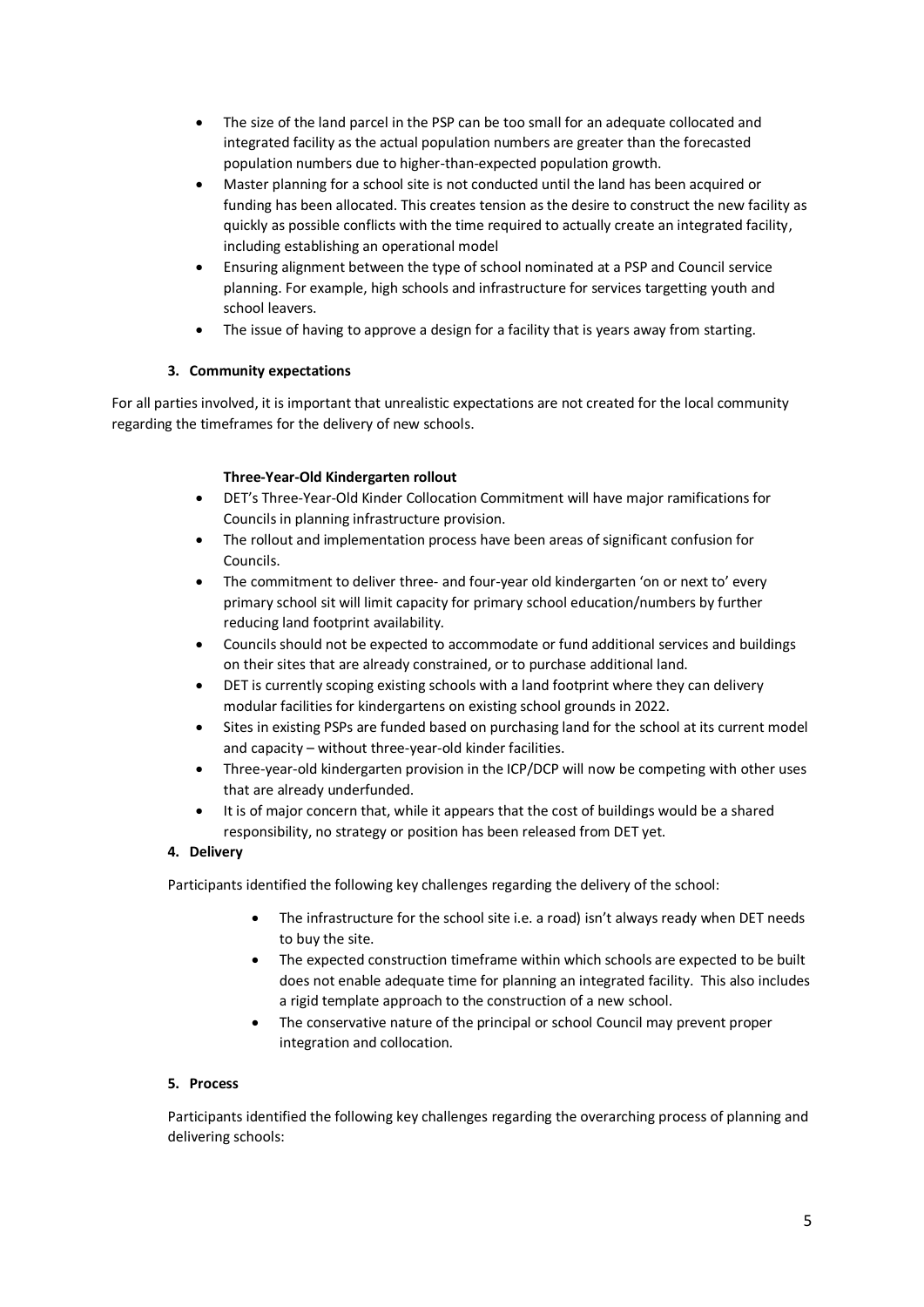- There is no process for planning and delivering integrated and collocated schools that is accepted by the departments and agencies and no agreed guiding principles between State and Local Governments for integration of early years, schools, community and recreation facilities.
- There is no dedicated individual in DET charged with the responsibility for the planning and delivery of integrated and collocated infrastructure.
	- o Rather, the focus is commonly on the PSP and school provision planning stages
- There is no owner or sponsor of the planning or delivery of a new school to oversee the project management and timely liaison with agencies.
- Some Councils can be parochial in regard to the planning of a school and crossboundary opportunities. Equally, there are Councils who have been active in this space with limited success who persist in looking for models for shared infrastructure opportunities.
- There can be a myopic focus on delivering a single output rather than a broader precinct/district focus that encompasses shared use (indoor and outdoor) opportunities and designing accordingly, including the location of the school and local traffic.
- Early years integration/technical knowledge and influence through the build is required from DET.
	- o Especially in relation to the requirements of the licenced spaces so there is confidence that the build will ensure licencing occurs.
- The provision rations and benchmarks with integrated three- and four-year-old kinder need to be reviewed.
- Alignment of DET to broader state priories in the below areas
	- IT
	- **Energy**
	- **Waste**
	- **Transport**

#### **6. Operating models**

- There is inconsistency with operational models, philosophy and the enrolment process for early years.
	- o For example, the state is now delivering new inclusion hubs for children with disabilities (autism.)
- Councils kindergarten philosophy is to provide an inclusive environment for children of all abilities (mainstream service).
- Councils are concerned that a disconnect could develop between their vision and the State Government vision of schools as integrated hubs for community learning, recreation & arts, early childhood education and care.
- Child safety standards and school regulations potentially do not align with Council's standard delivery model of family and community centres. These include multipurpose/inter-generational community spaces and maternal & child health under the same roofline as kindergarten, and they are accessible to the general public.
- Strict confidentiality requirements impede this process.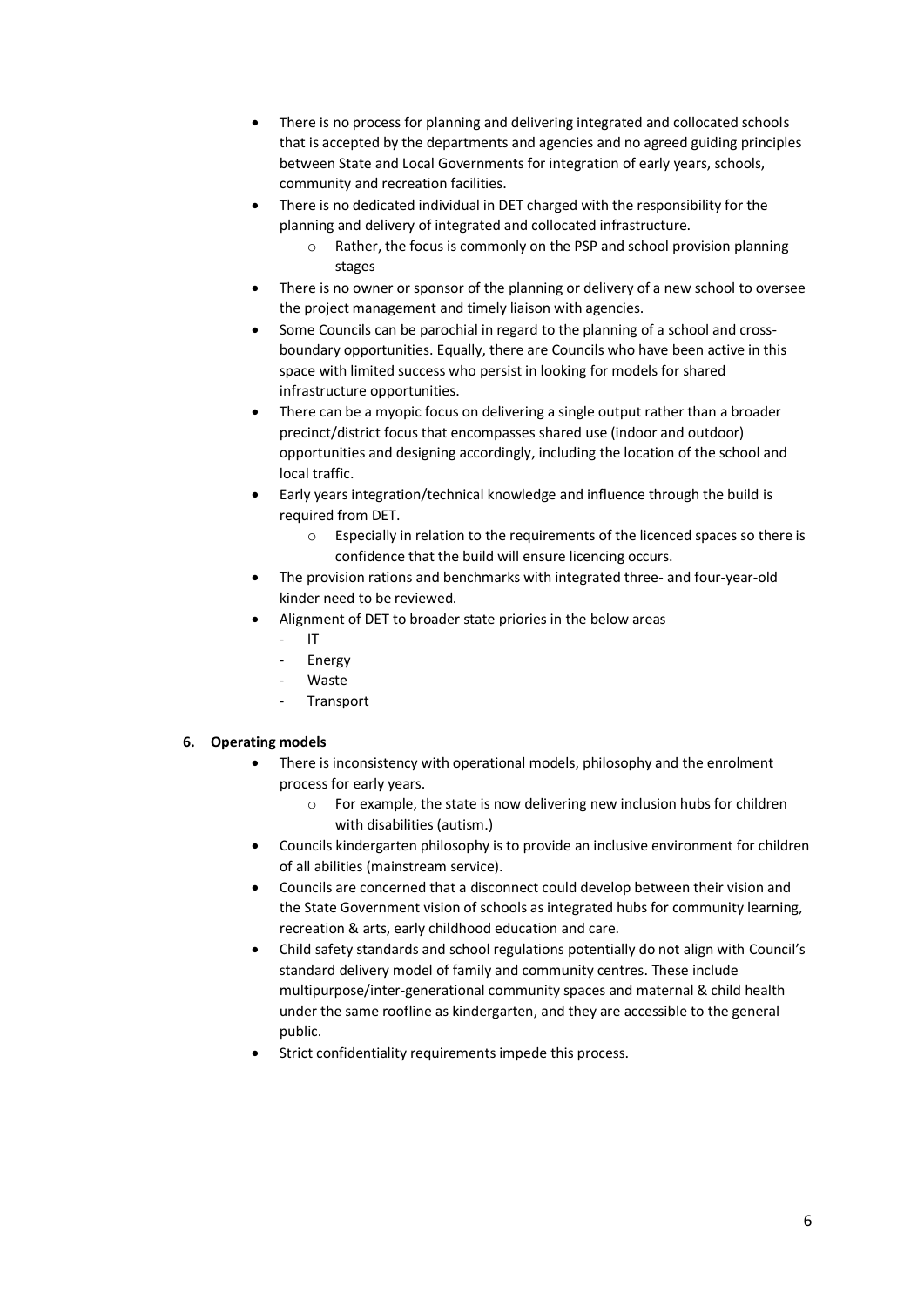#### <span id="page-8-0"></span>Solutions to the problem

Interface Councils recommends the following improvements to the school planning process to improve agency collaboration and facilitate more effective delivery of school infrastructure.

#### **Develop and implement an agreed process for creating integrated and collocated school facilities.** This could include:

- Standard models and the development of 'template' approaches
- Functional briefs at a community education precinct level
- Informal referral of subdivision applications
- Better indicative planning after PSP is done that includes surrounding infrastructure
- Councils canvassing broader input during the development approval process from agencies that are not mandatory referral agencies

#### **Better integrated master planning at an earlier stage:**

- Note this master planning will be based on the social needs of the community and will not be for public consultation until the land has been acquired and the final master planning completed.
- The funding of early master planning could be incorporated into ICP funding.
- The master planning process should include a range of agencies, as described in the process development in the suggestion above.

**Develop and implement a best practice project management or governance for the PSP school planning and delivery process**. This could include:

- Establishing a group to commit to having ongoing conversations with willingness to resolve issues
- Setting a singular point of contact from DET/VSBA and Council to have early engagement conversations (topics to cover would range from land acquisition issues to Council needs and master planning)
- An MoU between Council and DET/VSBA on agreed methods to align process and timelines to forecast resources and operational budgets (i.e. aligning process from master planning to acquisition process; outlining construction dates, master planning dates etc.)

#### **Transparency & engagement:**

- The lack of visibility of contractual arrangements between the VSBA and any head contractor is a significant issue for Interface Councils.
- This makes it difficult for Councils to understand what is in or out of scope and also when to engage.
- Local Council budgets are confirmed annually and dictate expenditure for the following 12 months.
- The issue of very short windows of opportunities for Councils to financially commit to shared projects, which are misaligned with Council budget cycles, means that spaces for shared facilities have been and will continue to be missed.
- In instances where shared facilities are identified, it would be helpful for Council budgeting requirements to be aligned with the project plans and contractual arrangements developed by the VSBA.